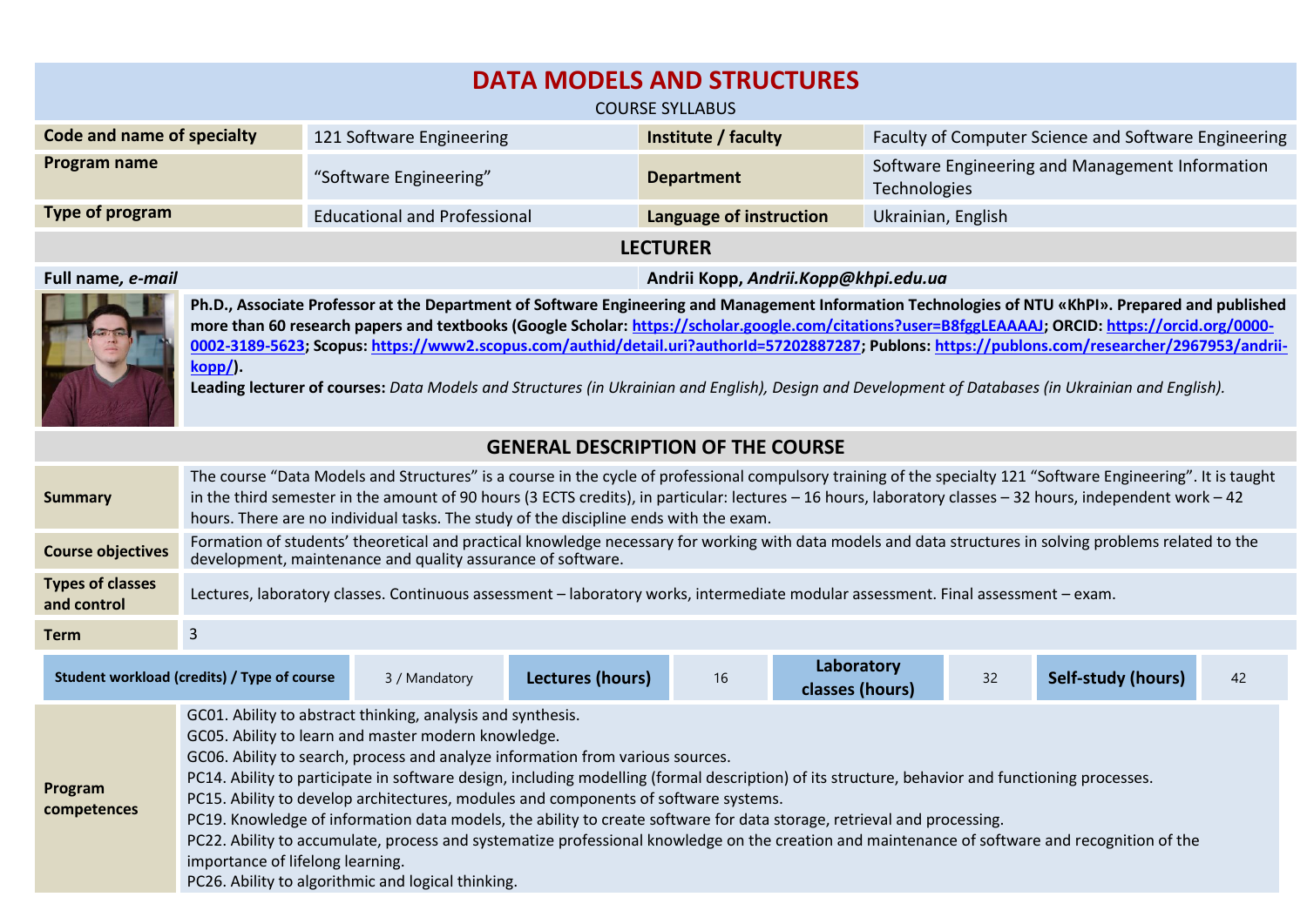| <b>Learning outcomes</b>                                                                                                                                                                                                                                                                                                                                                                                                                                                                                                                                                                                                                                                                                                                                                                                      | <b>Teaching and learning methods</b>                                                                                                                   | Forms of assessment<br>(continuous assessment CAS, final assessment FAS)                                                                                                                                                                                                                    |
|---------------------------------------------------------------------------------------------------------------------------------------------------------------------------------------------------------------------------------------------------------------------------------------------------------------------------------------------------------------------------------------------------------------------------------------------------------------------------------------------------------------------------------------------------------------------------------------------------------------------------------------------------------------------------------------------------------------------------------------------------------------------------------------------------------------|--------------------------------------------------------------------------------------------------------------------------------------------------------|---------------------------------------------------------------------------------------------------------------------------------------------------------------------------------------------------------------------------------------------------------------------------------------------|
| PLO01. Analyze, purposefully search for and select the<br>necessary information and reference resources and<br>knowledge to solve professional problems, taking into<br>account modern advances in science and technology.<br>PLO05. Know and apply relevant mathematical concepts,<br>methods of domain, system and object-oriented analysis<br>and mathematical modelling for software development.<br>PLO07. Know and apply in practice the fundamental<br>concepts, paradigms and basic principles of operation of<br>language, tools and computing software engineering.<br>PLO13. Know and apply methods of algorithm<br>development, software design and data and knowledge<br>structures.<br>PLO18. Know and be able to apply information<br>technology processing, storage and transmission of data. | Interactive lectures with presentations, discussions,<br>laboratory classes, teamwork, case method, student<br>feedback method, problem-based learning | Written individual assignments for laboratory works<br>(CAS), assessment of knowledge in laboratory classes<br>(CAS), express surveys (CAS), online tests (CAS),<br>final/semester control in the form of a semester exam,<br>according to the schedule of the educational process<br>(FAS) |

## **ASSESSMENT AND GRADING**

|                                              | core (points) for all types<br>of learning activities | <b>ECTS</b> grading<br>scale | The national grading scale                                                                                                                                                                                                                                                                             |                   | <b>100% Final assessment</b> as a result of Final<br>exam (30%) and Continuous assessment                                                                                                                                                   |
|----------------------------------------------|-------------------------------------------------------|------------------------------|--------------------------------------------------------------------------------------------------------------------------------------------------------------------------------------------------------------------------------------------------------------------------------------------------------|-------------------|---------------------------------------------------------------------------------------------------------------------------------------------------------------------------------------------------------------------------------------------|
|                                              | 90-100                                                | A                            | excellent                                                                                                                                                                                                                                                                                              |                   | $(70\%).$<br>30% Final exam<br>70% Continuous assessment:<br>Test No1 (15%)<br>Test Nº2 (15%)<br>Laboratory works (40%)<br>Laboratory work Nº1 (2%)                                                                                         |
|                                              | 82-89                                                 | B                            |                                                                                                                                                                                                                                                                                                        |                   |                                                                                                                                                                                                                                             |
|                                              | 74-81                                                 | $\mathsf{C}$                 | good                                                                                                                                                                                                                                                                                                   |                   |                                                                                                                                                                                                                                             |
| Range                                        | 64-73                                                 | D                            |                                                                                                                                                                                                                                                                                                        |                   |                                                                                                                                                                                                                                             |
| s of                                         | 60-63                                                 | E                            | satisfactory                                                                                                                                                                                                                                                                                           | <b>Allocation</b> |                                                                                                                                                                                                                                             |
| points<br><b>corres</b>                      | $35 - 59$                                             | <b>FX</b>                    | Unsatisfactory (with the exam retake option)                                                                                                                                                                                                                                                           | of grade          |                                                                                                                                                                                                                                             |
| pondi<br>ng to<br>grades                     | $0 - 34$                                              | F                            | Unsatisfactory (with mandatory repetition of the course)                                                                                                                                                                                                                                               | points            | Laboratory work Nº2 (2%)<br>Laboratory work Nº3 (3%)<br>Laboratory work Nº4 (3%)<br>Essential level:<br>Laboratory work Nº5 (15%)<br>Laboratory work Nº6 (15%)<br>Advanced level:<br>Laboratory work Nº5 (15%)<br>Laboratory work Nº6 (15%) |
| And the contract of the contract of the con- |                                                       |                              | Students must attend all classes according to the study schedule and adhere to the norms of academic ethics. To study the course, students need to have<br>their personal computer and (or) use computers of the computer center at the department. Students must work with compulsory and recommended |                   |                                                                                                                                                                                                                                             |

## **Course policy**

their personal computer and (or) use computers of the computer center at the department. Students must work with compulsory and recommended reading, including Internet resources. Students must complete and submit all laboratory works during the semester in which the course is taught, before the examination session. The final assessment is not carried out without the personal presence of students.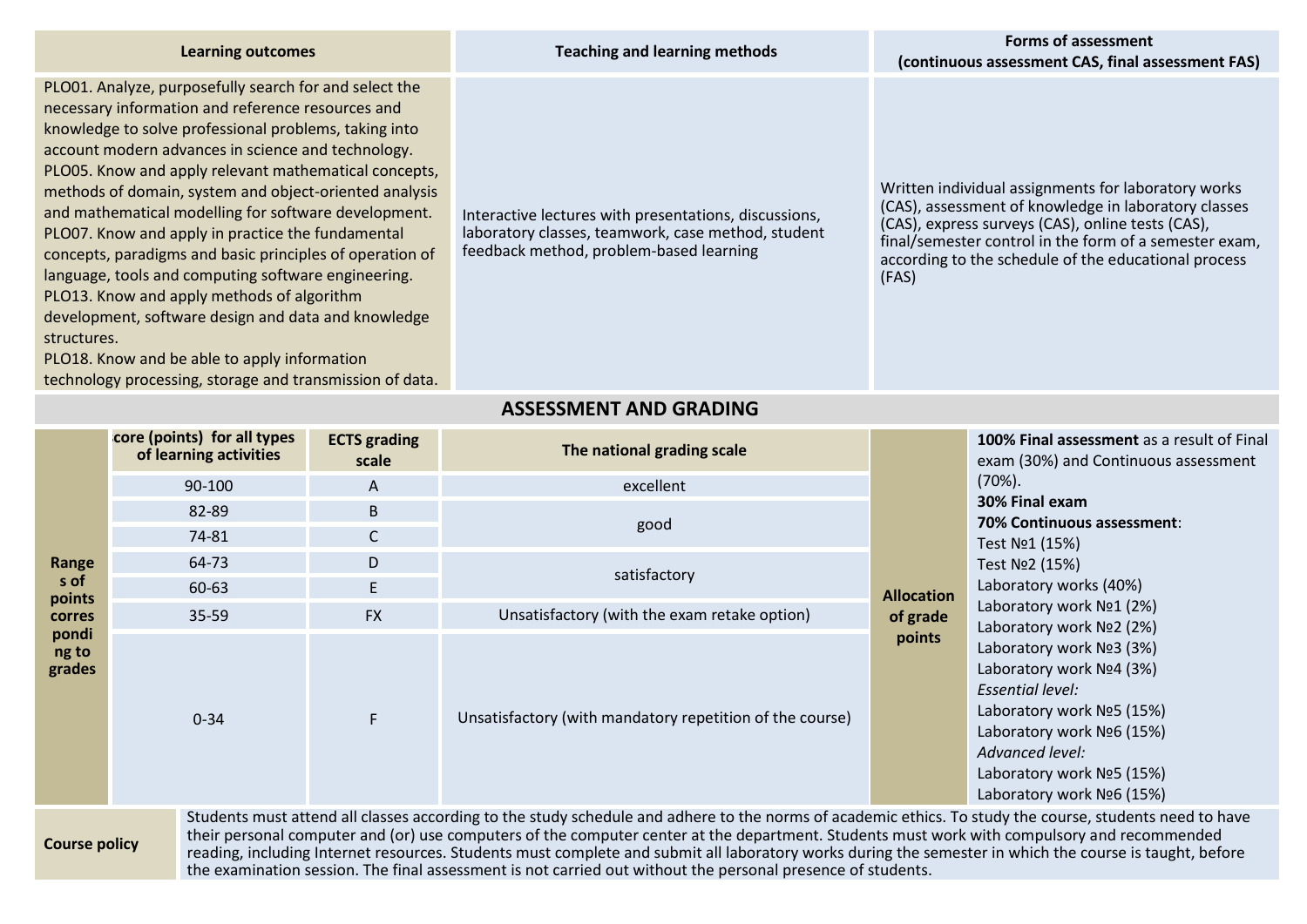|                | <b>COURSE STRUCTURE AND CONTENT</b>                                                                 |                                 |                                                                                                                                                                                                               |            |                                                                                                                                           |  |  |
|----------------|-----------------------------------------------------------------------------------------------------|---------------------------------|---------------------------------------------------------------------------------------------------------------------------------------------------------------------------------------------------------------|------------|-------------------------------------------------------------------------------------------------------------------------------------------|--|--|
| <b>Topic 1</b> | Introduction to<br>databases<br><b>Innovation Campus:</b><br>WebFullstack-<br>Sprint08              | Laboratory work<br>$\mathbf{1}$ | Analysis of the most<br>popular DBMS and their<br>functional capabilities.                                                                                                                                    | Self-study | Data systems performance. Development of applications to work with a DB.<br>The most common in the corporate segment of the database.     |  |  |
| <b>Topic 2</b> | Data storage<br>structures<br><b>Innovation Campus:</b><br>WebFullstack-<br>Sprint08                | Laboratory work<br>$\mathbf{2}$ | Analysis of data storage<br>models implemented by<br>modern DBMS.                                                                                                                                             |            | Data warehouses. Choosing a database for application development.<br>Libraries and frameworks of programming languages to work with DBMS. |  |  |
| <b>Topic 3</b> | Data models<br><b>Innovation Campus:</b><br>WebFullstack-<br>Sprint08, DB-<br>Sprint01              | Laboratory work<br>3            | Development of "entity-<br>relationship" and<br>IDEF1X data models.                                                                                                                                           |            | Objects and object collections. Properties of data models.<br>Data models that the most common DBMS implement.                            |  |  |
| <b>Topic 4</b> | Relational data<br>model<br><b>Innovation Campus:</b><br>WebFullstack-<br>Sprint08, DB-<br>Sprint01 | Laboratory work<br>4            | Creating a database<br>based on the IDEF1X<br>model.                                                                                                                                                          |            | Normal forms: practical aspects.                                                                                                          |  |  |
| <b>Topic 5</b> | Data modeling<br><b>Innovation Campus:</b><br>WebFullstack-<br>Sprint08, DB-<br>Sprint05            | <b>Essential level</b>          |                                                                                                                                                                                                               |            | Examples of database modeling.                                                                                                            |  |  |
|                |                                                                                                     | Laboratory work<br>5            | Learning the basics of<br>working with Microsoft<br>Access DBMS.                                                                                                                                              |            |                                                                                                                                           |  |  |
|                |                                                                                                     | <b>Advanced level</b>           |                                                                                                                                                                                                               |            |                                                                                                                                           |  |  |
|                |                                                                                                     | Laboratory work<br>5            | Introduction to the<br>main features of<br>Microsoft SQL Server<br><b>DBMS and Microsoft</b><br><b>SQL Server</b><br><b>Management Studio</b><br>environment. Creating a<br>database and database<br>objects. |            |                                                                                                                                           |  |  |
| <b>Topic 6</b> | SQL query                                                                                           | <b>Essential level</b>          |                                                                                                                                                                                                               |            |                                                                                                                                           |  |  |